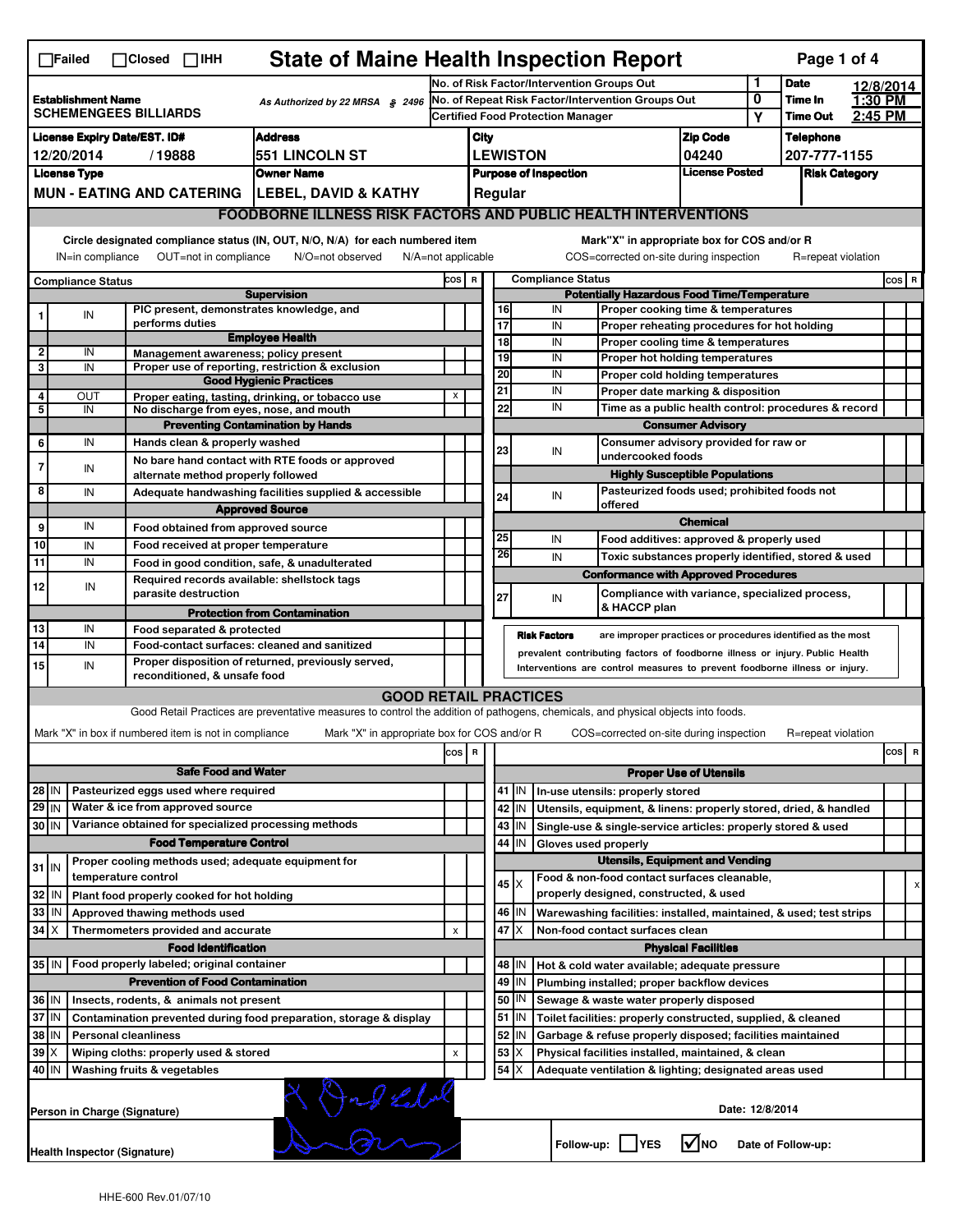|                                                           | Page 2 of 4                      |                                 |              |                          |                                  |
|-----------------------------------------------------------|----------------------------------|---------------------------------|--------------|--------------------------|----------------------------------|
| <b>Establishment Name</b><br><b>SCHEMENGEES BILLIARDS</b> |                                  | As Authorized by 22 MRSA        |              | \$2496                   | Date 12/8/2014                   |
| License Expiry Date/EST. ID#<br>12/20/2014<br>/19888      | <b>Address</b><br>551 LINCOLN ST | City / State<br><b>LEWISTON</b> | /ME          | <b>Zip Code</b><br>04240 | <b>Telephone</b><br>207-777-1155 |
|                                                           |                                  | <b>Temperature Observations</b> |              |                          |                                  |
| Location                                                  | <b>Temperature</b>               |                                 | <b>Notes</b> |                          |                                  |
| rinse cycle                                               | 185                              |                                 |              |                          |                                  |
| cooler                                                    | 38                               |                                 |              |                          |                                  |
| wash cycle                                                | 155                              |                                 |              |                          |                                  |
| Juice HH                                                  | 149                              |                                 |              |                          |                                  |
| hot water                                                 | 110 plus                         |                                 |              |                          |                                  |
| sheperds pie                                              | 41                               |                                 |              |                          |                                  |
| walk-in cooler                                            | 38                               |                                 |              |                          |                                  |



**Date: 12/8/2014**

**Health Inspector (Signature)**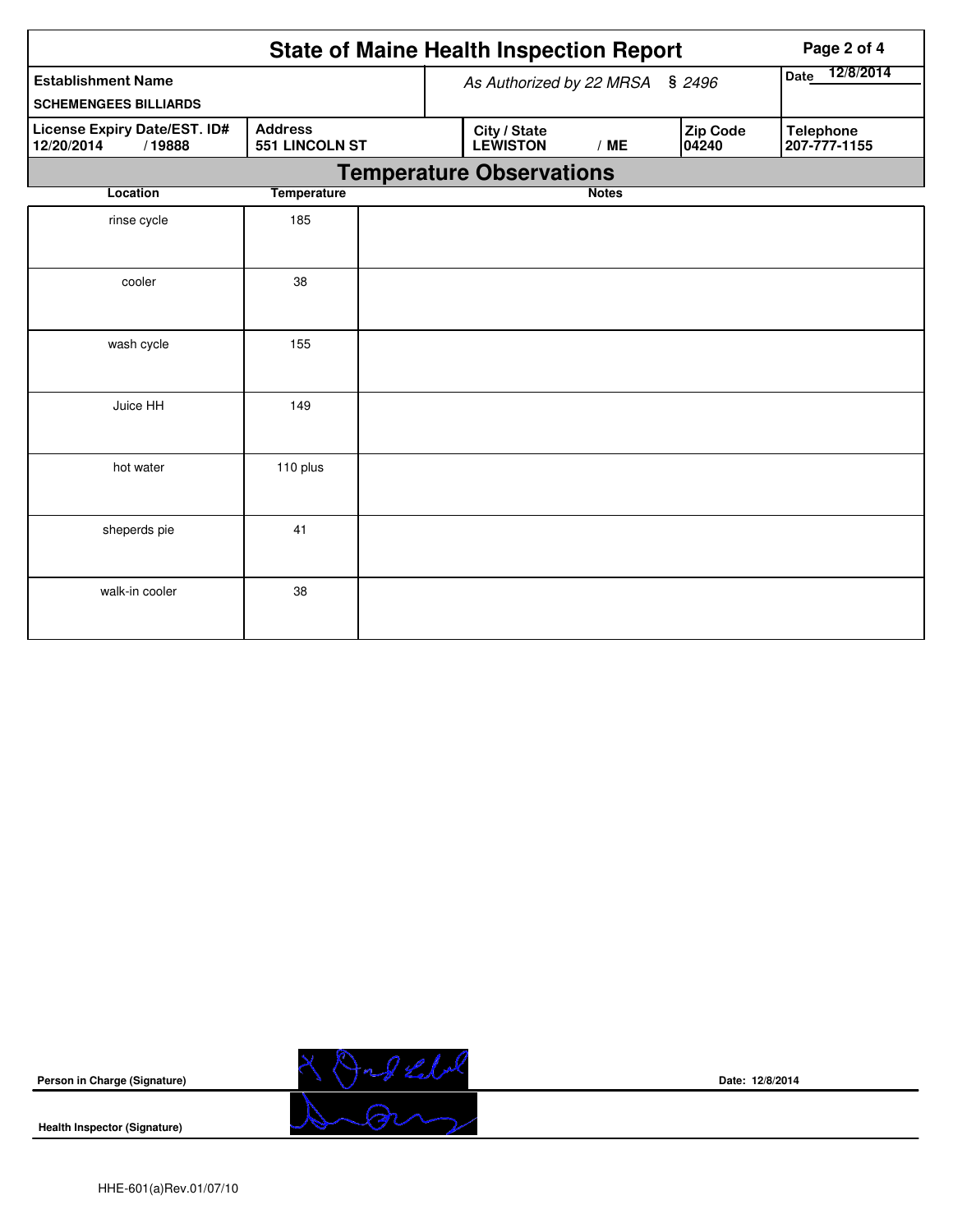| <b>State of Maine Health Inspection Report</b>                                                                                                                                                                                                             |                                         |                                 |    |                          |                   |  |  |  |
|------------------------------------------------------------------------------------------------------------------------------------------------------------------------------------------------------------------------------------------------------------|-----------------------------------------|---------------------------------|----|--------------------------|-------------------|--|--|--|
| <b>Establishment Name</b>                                                                                                                                                                                                                                  |                                         |                                 |    |                          | 12/8/2014<br>Date |  |  |  |
| <b>SCHEMENGEES BILLIARDS</b>                                                                                                                                                                                                                               |                                         |                                 |    |                          |                   |  |  |  |
| License Expiry Date/EST. ID#<br>12/20/2014<br>/19888                                                                                                                                                                                                       | <b>Address</b><br><b>551 LINCOLN ST</b> | City / State<br><b>LEWISTON</b> | ME | <b>Zip Code</b><br>04240 |                   |  |  |  |
| <b>Observations and Corrective Actions</b>                                                                                                                                                                                                                 |                                         |                                 |    |                          |                   |  |  |  |
| Violations cited in this report must be corrected within the time frames below, or as stated in sections<br>8-405.11 and 8-406.11 of the Food Code                                                                                                         |                                         |                                 |    |                          |                   |  |  |  |
| 4: 2-401.11: C: Food employee is eating, drinking, or using any tobacco where the contamination of exposed FOOD; clean EQUIPMENT, UTENSILS,<br>and LINENS; unwrapped SINGLE-SERVICE and SINGLE-USE ARTICLES; or other items needing protection can result. |                                         |                                 |    |                          |                   |  |  |  |
| INSPECTOR NOTES: drinking cups must have covers-corrected on site                                                                                                                                                                                          |                                         |                                 |    |                          |                   |  |  |  |
| 34: 4-302.12.(A): N: Inadequate number of food temperature measuring devices provided.                                                                                                                                                                     |                                         |                                 |    |                          |                   |  |  |  |
| <b>INSPECTOR NOTES: corrected on site</b>                                                                                                                                                                                                                  |                                         |                                 |    |                          |                   |  |  |  |
| 39: 3-304.14.(B).(1): N: Wiping cloths used for wiping counters and other equipment surfaces not held between uses in a chemical sanitizer.                                                                                                                |                                         |                                 |    |                          |                   |  |  |  |
| <b>INSPECTOR NOTES: corrected on site</b>                                                                                                                                                                                                                  |                                         |                                 |    |                          |                   |  |  |  |
| 45: 4-501.12: N: Cutting surfaces not easily cleanable.                                                                                                                                                                                                    |                                         |                                 |    |                          |                   |  |  |  |
| INSPECTOR NOTES: re-surface or replace cutting board sandwich bar                                                                                                                                                                                          |                                         |                                 |    |                          |                   |  |  |  |
| 47: 4-602.13: N: Non-food contact surfaces are not cleaned at a frequency necessary to preclude accumulation of soil residues.                                                                                                                             |                                         |                                 |    |                          |                   |  |  |  |
| INSPECTOR NOTES: clean walk-in cooler door seals(corrected on site)--clean rear of fryolaters                                                                                                                                                              |                                         |                                 |    |                          |                   |  |  |  |
| 53: 6-201.11: N: Floors, walls, and ceilings are not smooth and easily cleanable.                                                                                                                                                                          |                                         |                                 |    |                          |                   |  |  |  |
| INSPECTOR NOTES: repair holes in wall-re-seal all floors warewashing and storage areas including walk-in cooler floor                                                                                                                                      |                                         |                                 |    |                          |                   |  |  |  |
| 53: 6-201.13.(A): N: Floor and wall junctures are not enclosed and sealed.                                                                                                                                                                                 |                                         |                                 |    |                          |                   |  |  |  |
| INSPECTOR NOTES: install cove base where missing-repair wall moldings                                                                                                                                                                                      |                                         |                                 |    |                          |                   |  |  |  |
| 53: 6-501.12: N: The physical facilities are not clean.                                                                                                                                                                                                    |                                         |                                 |    |                          |                   |  |  |  |
| INSPECTOR NOTES: clean walls-(clean cup of indirect drain Corrected on site)                                                                                                                                                                               |                                         |                                 |    |                          |                   |  |  |  |
| 54: 6-202.11: N: Lights not shielded.                                                                                                                                                                                                                      |                                         |                                 |    |                          |                   |  |  |  |
| INSPECTOR NOTES: install shatter proof bulbs cooler                                                                                                                                                                                                        |                                         |                                 |    |                          |                   |  |  |  |
|                                                                                                                                                                                                                                                            |                                         |                                 |    |                          |                   |  |  |  |
|                                                                                                                                                                                                                                                            |                                         |                                 |    |                          |                   |  |  |  |
|                                                                                                                                                                                                                                                            |                                         |                                 |    |                          |                   |  |  |  |
|                                                                                                                                                                                                                                                            |                                         |                                 |    |                          |                   |  |  |  |
|                                                                                                                                                                                                                                                            |                                         |                                 |    |                          |                   |  |  |  |
| Person in Charge (Signature)                                                                                                                                                                                                                               | Jagedd                                  |                                 |    | Date: 12/8/2014          |                   |  |  |  |

**Health Inspector (Signature)** 

ron